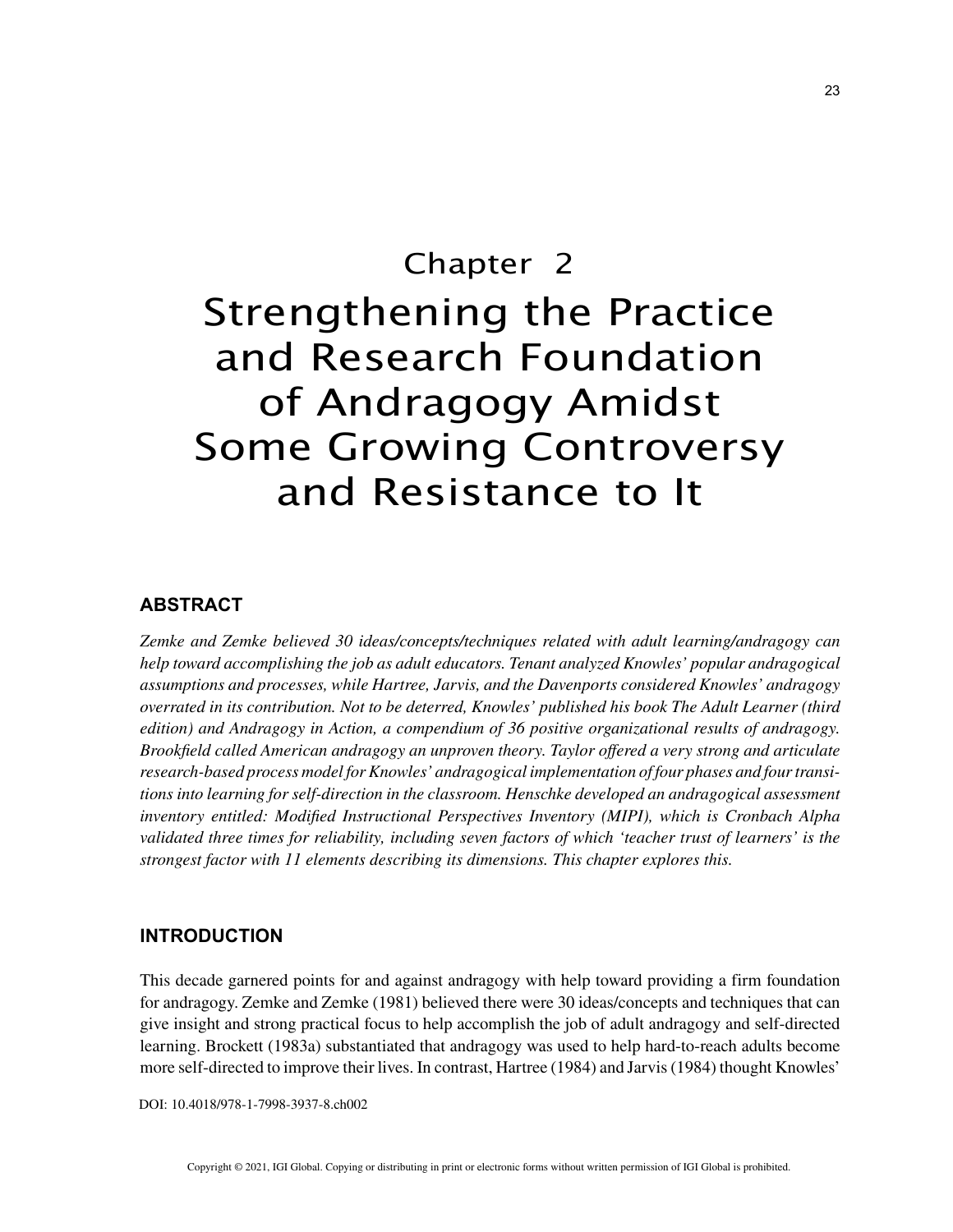andragogy didn't live up to its promise, losing much of its appeal. Not to be deterred, Knowles (1984b) documented applying andragogy in 33 institutions across seven organizational categories. Young (1985) viewed European andragogy as being more comprehensive than American andragogy. Although Brookfield (1986) opined that andragogy was not a proven theory, Taylor (1986) from Canada, offered very strong, research evidence on how andragogy helped transition andragogical self-directed learning into transforming the traditional classroom. Feuer and Gaber (1988) shook the world with claims that in human resource development (HRD) adults learn differently from children. Henschke's (1989) Andragogical Instructor Perspectives Inventory research showed "teacher trust of learners" – comprising 11 solid elements – as the strongest factor in andragogy. Finally, Knowles' (1991) dream of andragogical lifelong learning focuses its strength on "getting in touch with curiosities,"

## **NARRATIVE**

## **Era # 5: Strengthening the Numerous Uses of Andragogy Along With Growing Controversy and Resistance to It (1981-1984)**

At this juncture almost 150 years after the term of andragogy was coined, there were various points of view clamoring for consideration. Zemke and Zemke (1981, 1996) selected at least thirty ideas/concepts/ techniques that they think they know for sure about adult learning/andragogy. These ideas lend themselves to three divisions: Motivation to learn, designing curriculum for adults, and working with adults in the classroom. They asserted that if it is their job to train adults – whether they want to be trained or not – these ideas can give insight and practical help toward accomplishing that job.

Christian (1982) provided the perspective of assessing the Student's Orientation Questionnaire (SOQ). This instrument is similar in arrangement to and based upon 25 pedagogical and 25 andragogical items from Hadley's (1975) Educational Orientation Questionnaire (EOQ).

The third doctoral dissertation, which focused on the work of Malcolm S. Knowles was by Martin (1982). She looked at the influences of Knowles, Lindeman and Vincent on the philosophical development of adult education. Martin found Vincent influenced adult education with idealism; Lindeman influence it with pragmatism; and, Knowles influenced it with realism, with all of them reflecting change and congruent with prevailing social thought.

Rivera (1982) discussed the breadth and direction of large-scale evaluative research in adult education and its implications for academics, their professional associations, and universities in general; furthermore, they proposed the stage for an era of extensive cooperation among universities, professional associations, and academics concerned with the expanding critical area of evaluative research in adult and comparative education.

Long (1982) pointed out that the concept of adult educators' borrowing from other fields for andragogy has been widely discussed in both North and South America. There were four general topics of interest to adult educators which are identified as being informed by knowledge from other disciplines: (1) learning and instruction, (2) participation and persistence, (3) program planning, and (4) research. Eleven illustrative questions in the four general topics identify areas in which the adult educator could look to research in other disciplines for varying degrees of assistance. Finally, illustrations are provided to show more specifically how other disciplines have contributed knowledge and assistance in the four general topical areas. In this section of Long's paper, information on anthropology, psychology, sociol-